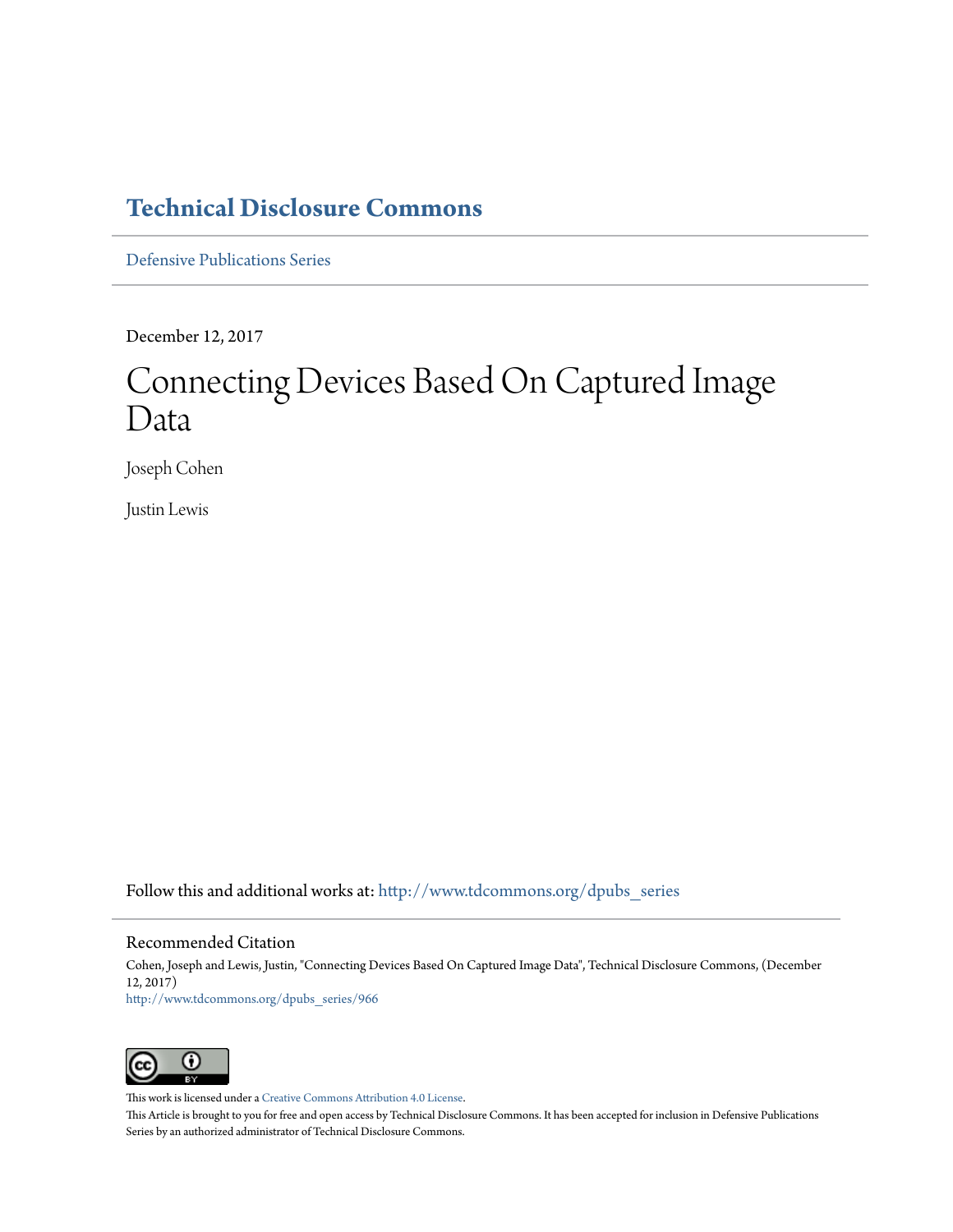### **CONNECTING DEVICES BASED ON CAPTURED IMAGE DATA**

## ABSTRACT

 Disclosed herein is a mechanism for connecting devices based on captured image data. A streaming media device can transmit content information indicating content that is currently being presented on a display associated with the streaming media device to a server device. A user device can transmit image data (e.g., captured by a camera associated with the user device) to the server device that represents content that is currently being presented on a display device. The server device can, in turn, compare the content information received from multiple streaming media devices with the image data received from the user device to identify a streaming media device that is currently presenting the content represented by the image data transmitted by the user device. The server device can then determine whether the user device has permission to access the identified streaming device, and can transmit a reference to the user device that allows the user device to connect to the streaming media device and to control the playback of content using the streaming media device.

#### BACKGROUND

 Users frequently want to transfer playback of a media content item, or cast the media content item, from a user device (e.g., a mobile phone, a tablet computer, etc.) to a display device (e.g., a television, etc.). For example, a user may begin playing music or a video from a mobile device and may want to cast the music or the video to a nearby television. Casting media content from a mobile device to a display device typically involves connecting both the mobile device and a streaming media device coupled to the display device to the same local network (e.g., a home WiFi network, etc.), opening an application on the mobile device to begin playing the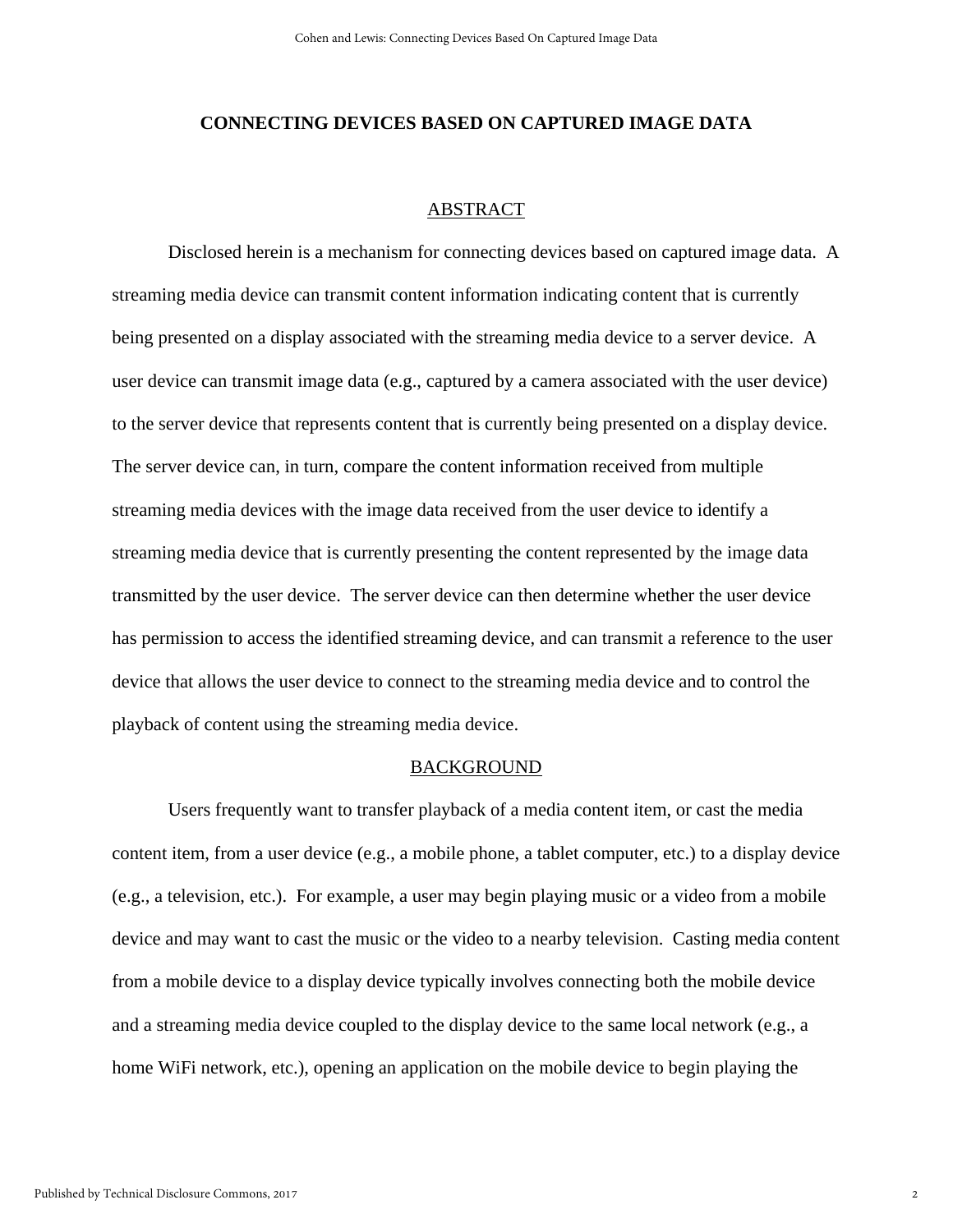media content item, and selecting an icon from the application to transfer playback of the media content item to the media device. However, this process can be time-consuming for the user. Moreover, it can be difficult for a user to cast media content from a user device if the user is not the owner of the streaming media device coupled to the display device, for example, if the user is a guest in the owner's home. Thus, there is a need for a better approach for connecting these devices.

#### DESCRIPTION

 The systems and techniques described in this disclosure relate to connecting devices based on captured image data. The system can be implemented on a user device, a streaming media device coupled to a display device, and a server. FIG. 1 shows an illustrative example of an information flow diagram for connecting devices based on captured image data.

 Turning to FIG. 1, at step 102, the streaming media device can transmit information indicting content currently being presented on a display coupled to the streaming media device to a server. The content being presented can be any suitable content, such as a video, a television show, a movie, audio content, a slideshow of images, and/or any other suitable content. In some instances, the content can be one or more screensaver images or background images that are presented while the streaming media device is in an idle state. Additionally, in some instances, the streaming media device can transmit location information indicating a location of the streaming media device. For example, the location information can include an Internet Protocol (IP) address of the streaming media device, Global Positioning System (GPS) coordinates associated with the streaming media device, and/or any other suitable location information. In instances where the streaming media device transmits GPS coordinates, the GPS coordinates can be determined using any suitable information, such as based on GPS coordinates of a user device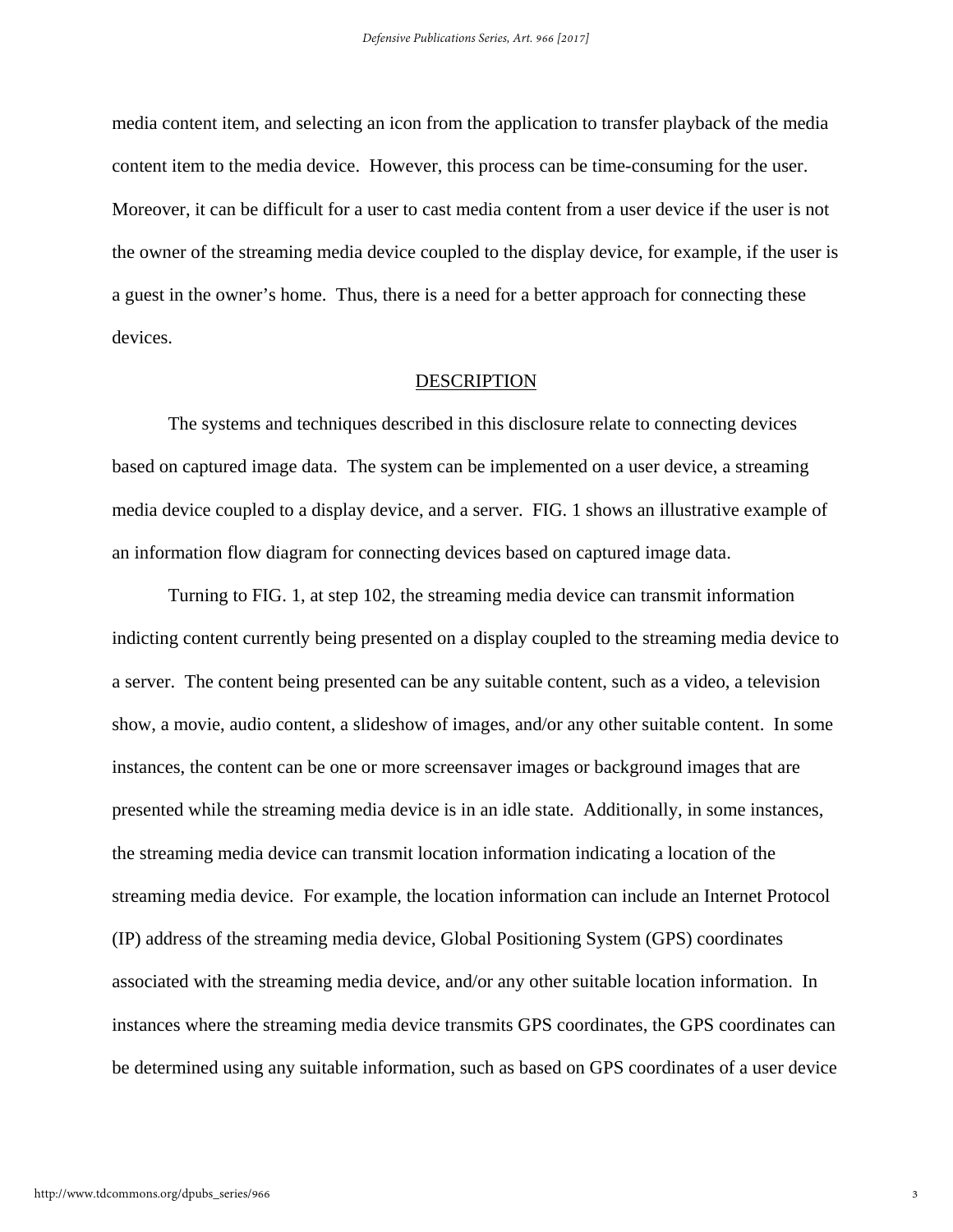used to initialize the streaming media device at a time of setup. Note that, in some instances, screensaver images or background images that are presented while a streaming media device is in an idle state can be determined by a server, and, in some such instances, the server can identify screensaver images or background images such that two nearby streaming media devices cause different screen images to be presented.

 At step 104, the server can store the content information and the location information. It should be noted that the content information and the location information can be stored in any suitable manner. For example, the server can store the information in a table that uses an identifier associated with the streaming media device as a key and stores identifiers of the media content currently being presented and a location of the streaming media device as values in the table. The server can update the information with any suitable frequency and based on any suitable information. For example, in instances where the server receives updated content information from the streaming media device that indicates that the media content that is being presented has changed (e.g., that a different video is being presented, a different channel is being presented, etc.), the server can delete outdated content information and can replace the content information with an identifier of media content that is currently being presented. It should be noted that steps 102 and 104 can be repeated with any suitable frequency and over any suitable time period.

 At step 106, a user device, such as a mobile phone, a tablet computer, a wearable computer, a laptop computer, a desktop computer, and/or any other suitable user device, can transmit an image or a video captured of a display associated with a streaming media device. For example, the image or the video can include content currently being presented using the streaming media device. The captured image data can be a still image or a video, and in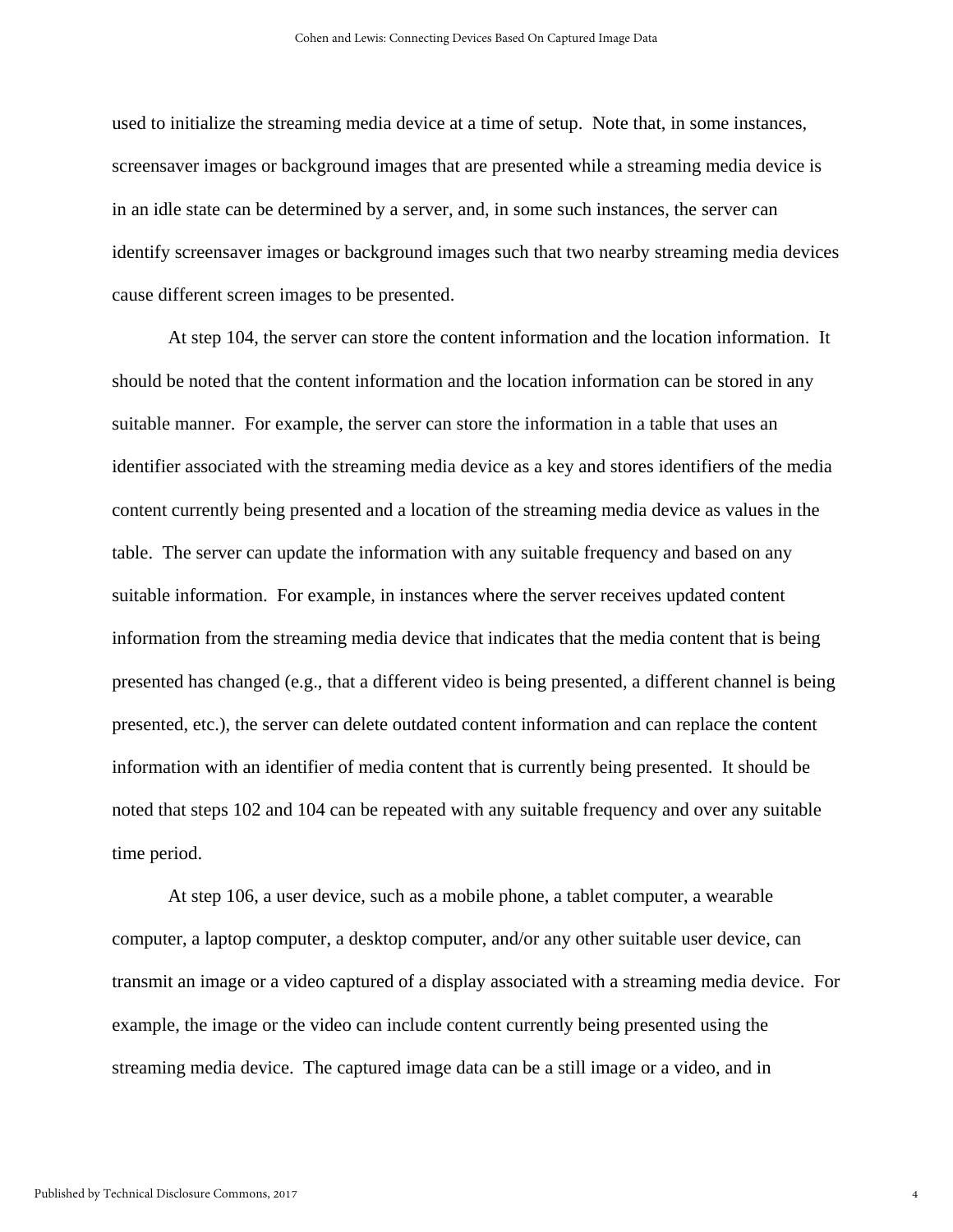instances where the image data is a video, can include audio content. In some instances, the image data can be captured via an application executing on the user device. For example, the application can be associated with a particular video sharing service.

 At step 108, the server can identify a group of candidate streaming media devices based on the image data received from the user device. The server can use any suitable technique or combination of techniques to identify the group of candidate streaming media devices. For example, the server can compare the image data and/or audio data received from the user device with image data and/or audio data received from one or more streaming media devices (e.g., as described above in connection with step 102) that indicates content currently being presented on displays associated with each of the streaming media devices. As a more particular example, the server can compare image fingerprints and/or audio fingerprints of the image data received from the user device with image fingerprints and/or audio fingerprints of content information received from the streaming media devices. As a specific example, the server can use a MinHash function to identify the group of candidate streaming media devices currently presenting content that is likely to match the image data and/or audio data transmitted by the user device at step 106. In some instances, the server can use a MinHash function with any suitable threshold to identify the group of candidate streaming media devices. For example, the server can use a relatively lower threshold for the MinHash function, thereby allowing streaming media devices with a relatively larger mismatch between the content currently being presented by the streaming media device and the image data and/or audio data captured by the user device to be included in the group of candidate streaming media devices.

 At step 110, the server can identify a subset of the candidate streaming media devices based on location information (e.g., the location information transmitted by each streaming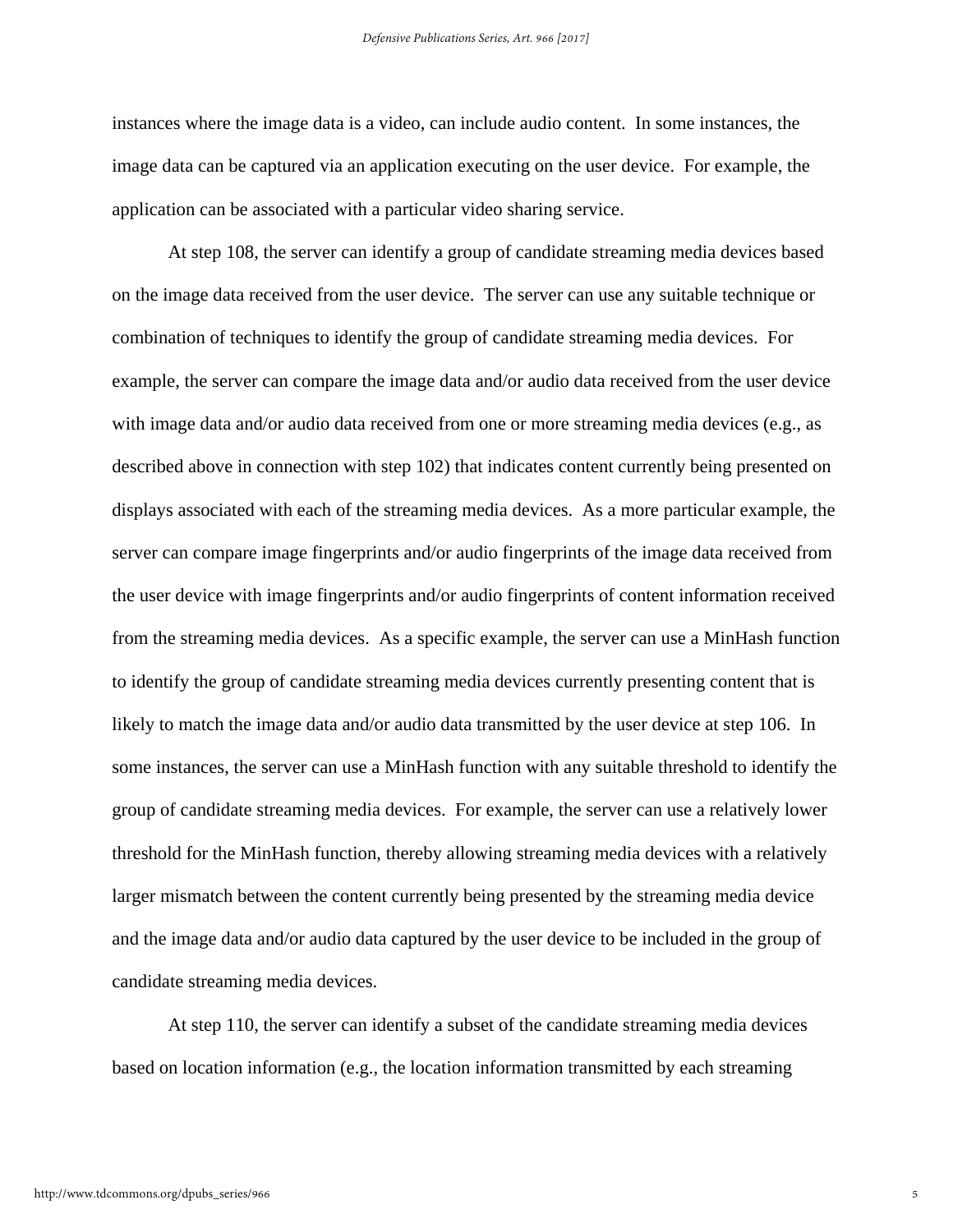media device as described above in connection with step 102) associated with each of the streaming media devices in the group of candidate streaming media devices. For example, the server can identify streaming media devices in the group of candidate streaming devices associated with location information that indicates that a location of the streaming media device is within a predetermined distance (e.g., within 0.5 miles, within one mile, and/or any other suitable distance) of the user device (e.g., based on location information associated with the user device). As another example, the server can identify streaming media devices in the group of candidate streaming media devices associated with IP addresses that indicate that the streaming media device is in a similar geographic region as the user device (e.g., based on an IP address associated with the user device, based on GPS coordinates associated with the user device, and/or based on any other suitable information).

 At step 112, the server can identify one streaming media device from the subset of candidate streaming media devices. The server can identify the one streaming media device using any suitable information and using any suitable technique(s). For example, the server can compare the image data and/or audio data captured by the user device with image data and/or audio data received from streaming media devices in the subset of candidate streaming media devices that represents content each streaming media device is currently presenting to identify a match between content captured by the user device and content being presented by the streaming media device. Similarly to that which is described above in connection with step 108, the server can use a MinHash function to identify the one streaming media device. In some instances, the MinHash function used at step 112 can have a relatively lower threshold for identifying a match, thereby allowing a single streaming media device to be identified from the subset of candidate streaming media devices. In some instances, the server can additionally calculate a confidence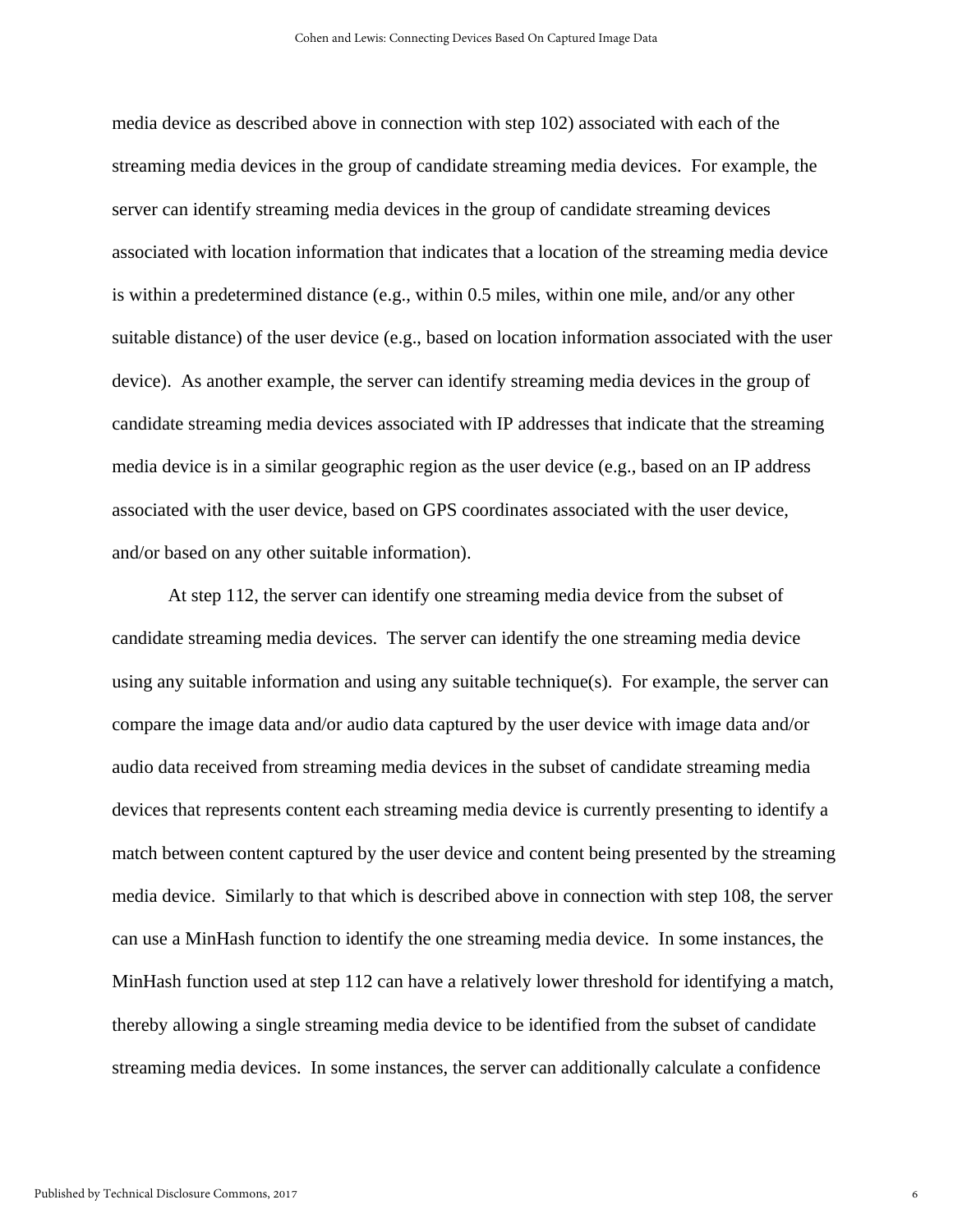value indicating a likelihood that the content being presented by the one identified streaming media device matches content captured by the user device represented by the image data and/or the audio data transmitted to the server at step 106.

 At step 114, the server can determine whether the user device has permission to access the identified streaming media device. The server can determine whether the user device has permission to access the identified streaming media device based on any suitable information. For example, the server can determine whether the user device is included in an access control list associated with the streaming media device. In some instances, the access control list can be based on permissions specified by, for example, an owner of the streaming media device. If the server determines that the user device has permission to access the identified streaming media device, the server can transmit a reference (e.g., an authentication token, a passcode, and/or any other suitable type of reference for allowing the user device to connect to the streaming media device) to the user device that allows the user device to connect to the streaming media device.

 At step 116, the user device can use the received reference to cause media content to be presented on the streaming media device. For example, the user device can transmit an indication of a media content item (e.g., a name of the media content item, a location of the media content item, an identifier of the media content item, and/or any other suitable identifying information corresponding to the media content item) that is to be presented on a display device associated with the streaming media device to the streaming media device.

 At step 118, the streaming media device can cause the media content item indicated by the user device to be presented on a display associated with the streaming media device. For example, the streaming media device can request that a server hosting the indicated media content item begin streaming the media content item to the streaming media device.